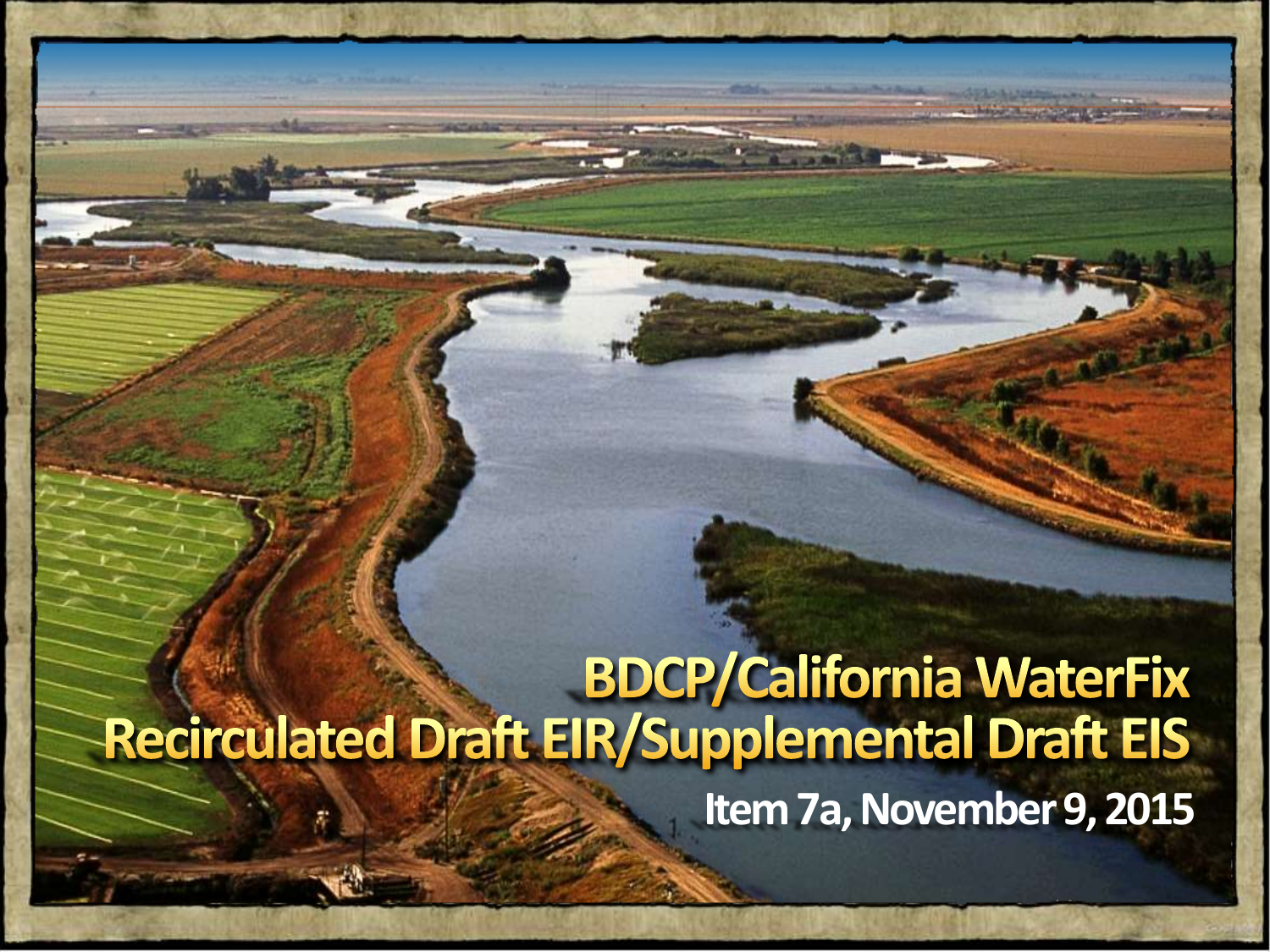# **Public Review Overview**

- Recirculated DEIR/Supplemental DEIS issued July 10 for ۰ 113-day review
- **Two public meetings** 
	- July 28 in Sacramento  $\bullet$
	- **July 29 in Walnut Grove**
- Close of public comment period on October 30  $\bullet$
- Approximately 20,000 comment letters submitted  $\bullet$ 
	- 8,000 form letters  $\bullet$
	- <sup>2</sup> 2,650 stand-alone letters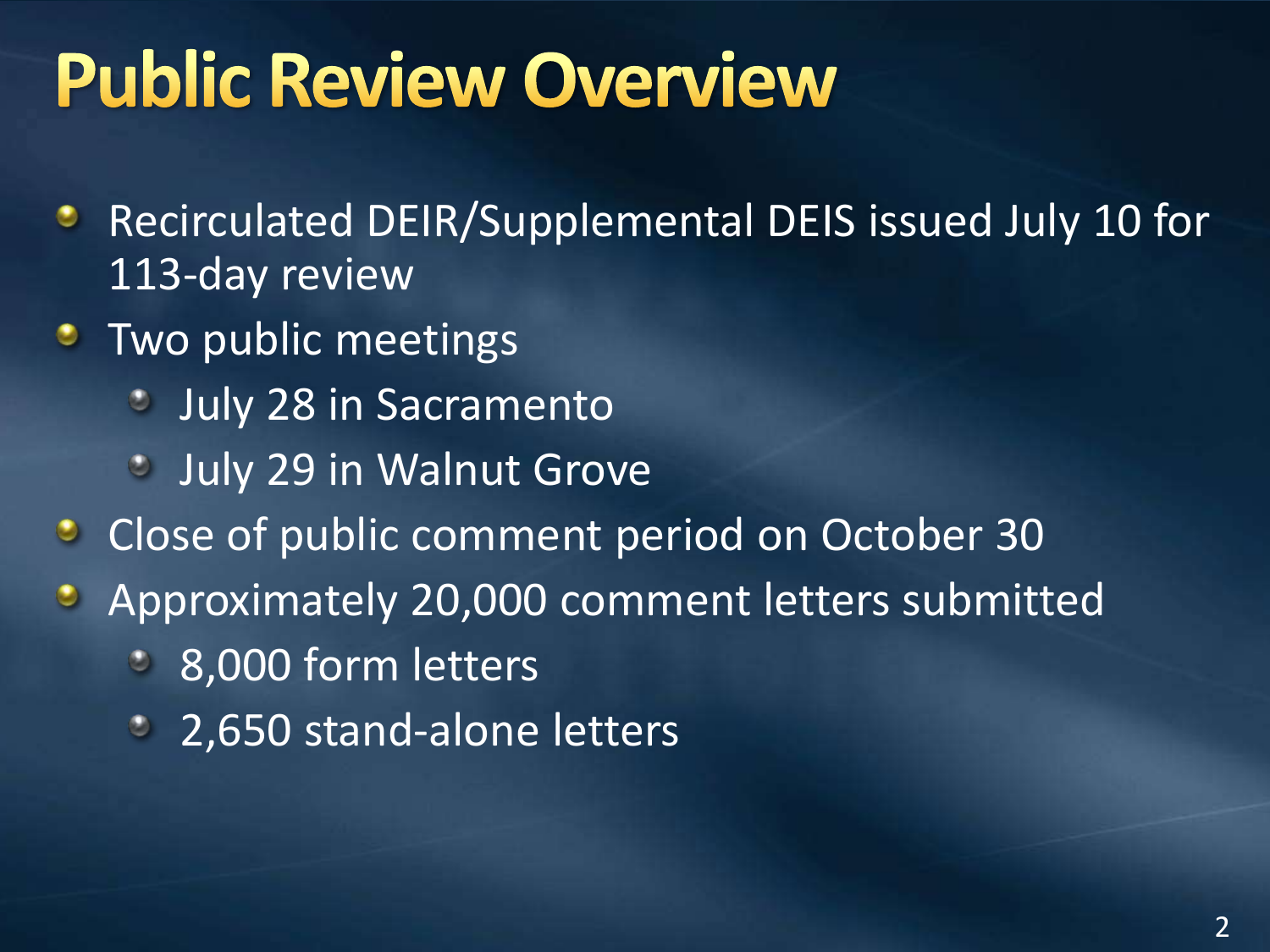# **SWP/CVP Public Water Agency Comment Letters**

### **Submitted by**

- Kern County Water Agency
- **San Luis & Delta-Mendota Water** Authority/Westlands Water District
- **Santa Clara Valley Water District**
- State Water Contractors/San Luis & Delta-Mendota Water Authority
- **The Metropolitan Water District of Southern** California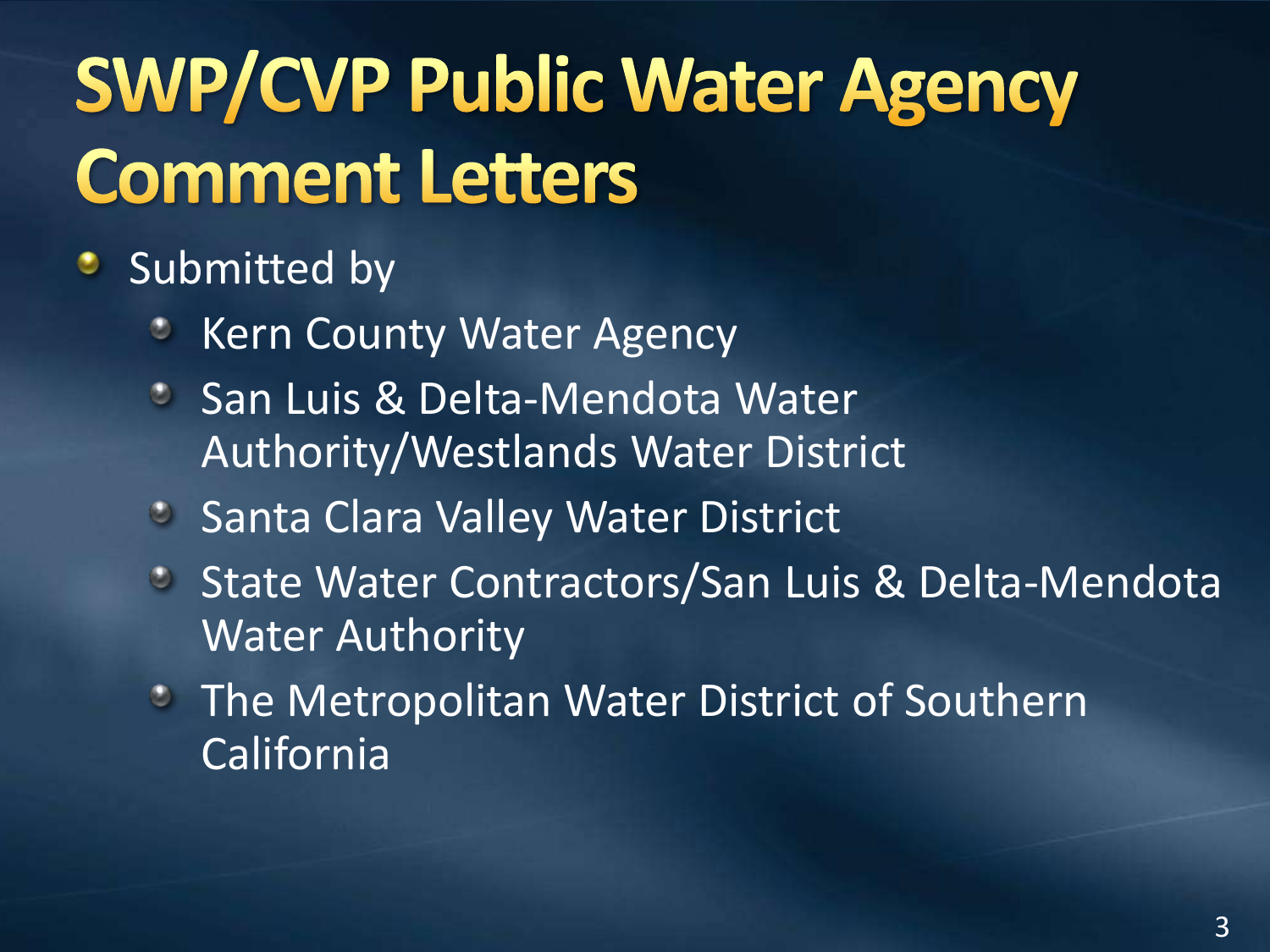# **Public Water Agency Comments**

- Expressed continue support for the BDCP/California ٠ WaterFix Program
- Project must provide for sufficient water supplies and reliability, water quality improvements, and assurances and regulatory stability to the maximum extent available to justify substantial financial investment
- **•** Final EIR/S should explicitly reflect limits and uncertainties of science
- RDEIR/SDEIS conforms fully with CEQA/NEPA to address ۰ new regulatory approach & revised alternatives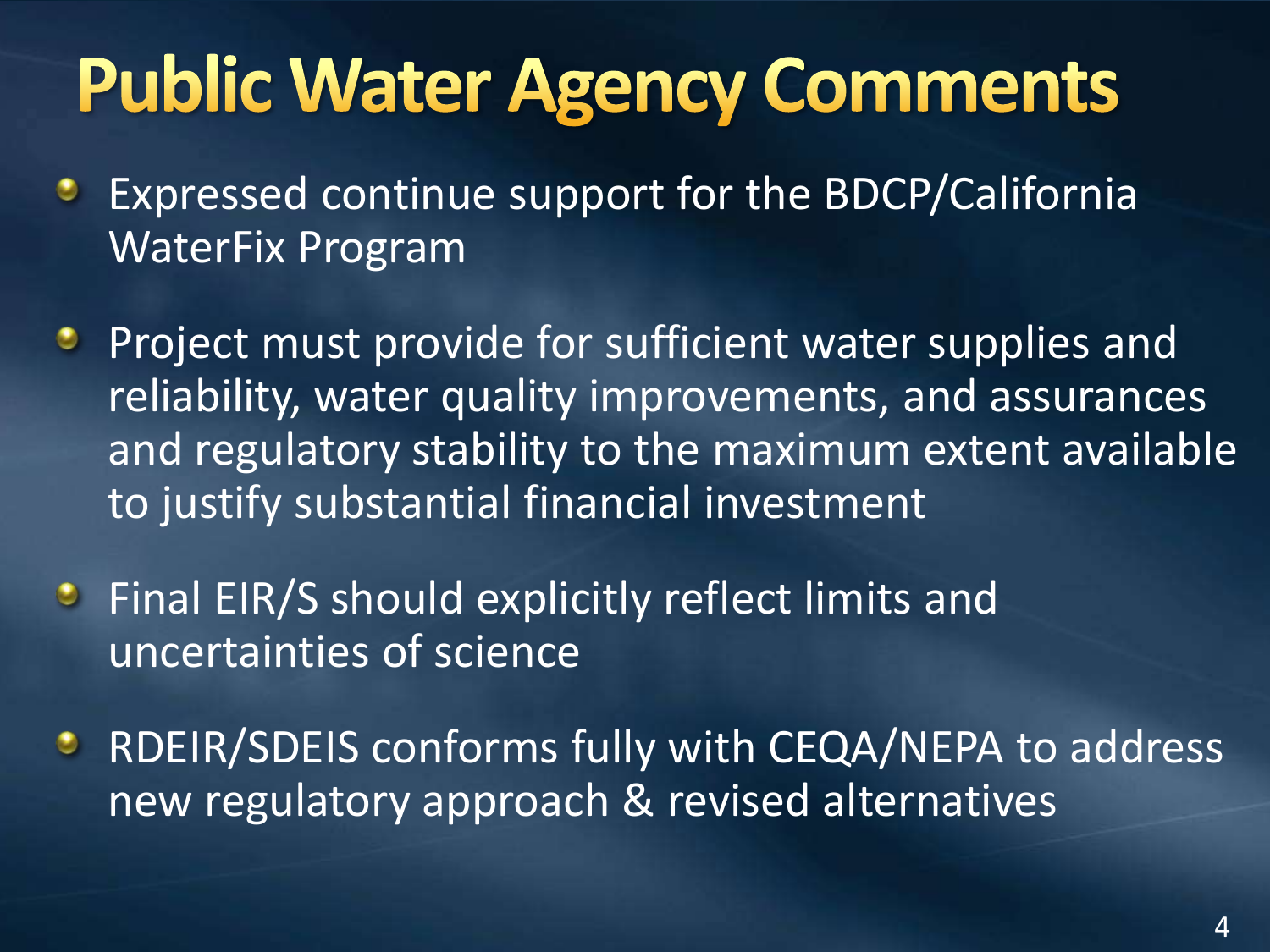# **Member Agency Comment Letters**

### Submitted by

- City of Anaheim
- City of Burbank  $\circ$
- Calleguas Municipal Water District ٥
- **Central Basin Municipal Water District**
- Eastern Municipal Water District  $\bullet$
- Las Virgenes Municipal Water District  $\bullet$
- Municipal Water District of Orange County  $\bullet$
- San Diego County Water Authority
- Three Valleys Municipal Water District
- Upper San Gabriel Valley Municipal Water District ٥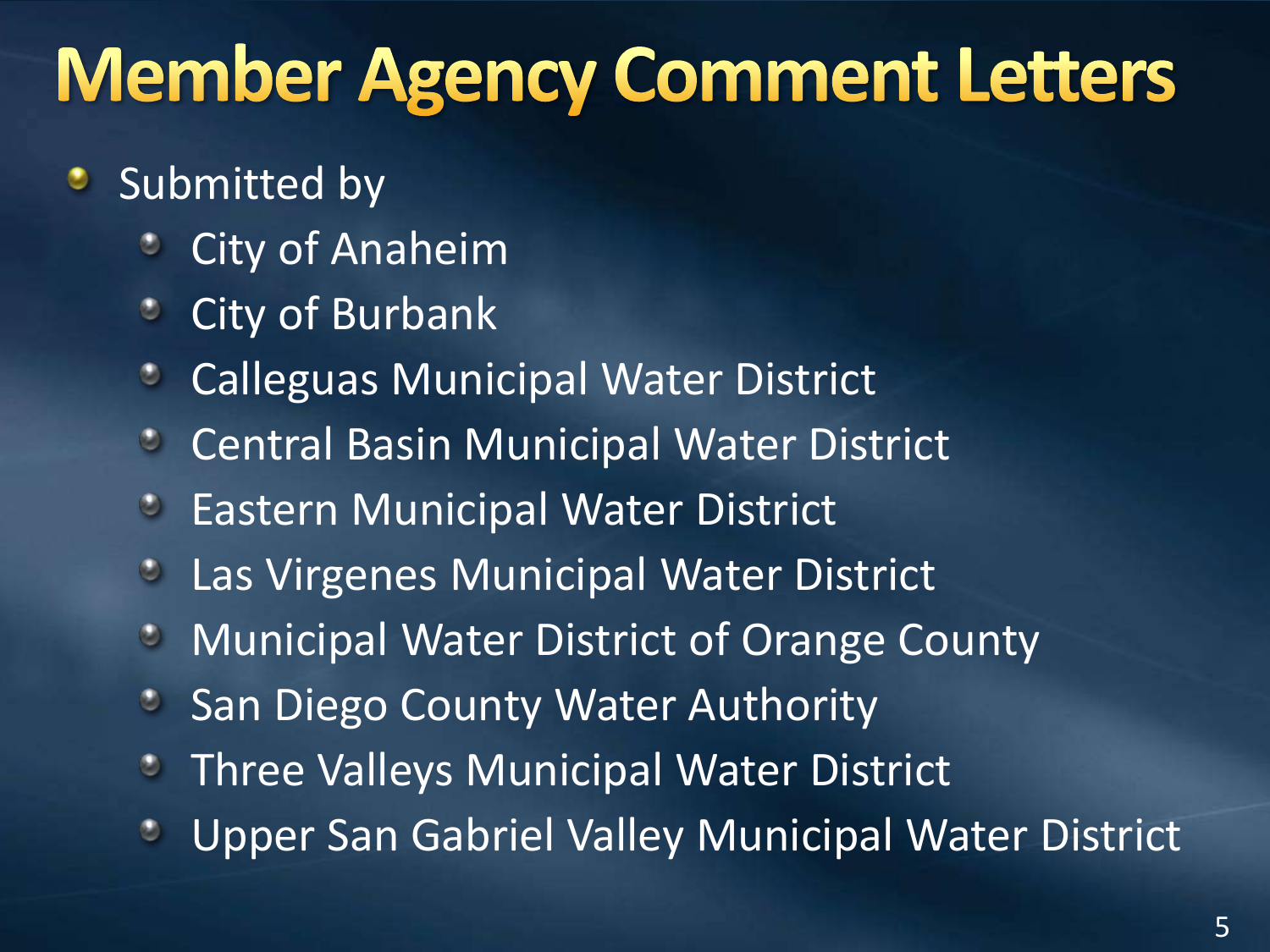# **Member Agency Comments**

- Stress the importance of SWP to regional supply portfolio ۰
- Encourage a timely resolution to long-standing water supply and ۰ environmental conflicts in the Delta
- Concern that changed regulatory approach for preferred Alt 4A ۰ undermines expected water supply and reliability assurances. Final EIR/S should include information on safeguards against future supply reductions
- Requests reexamination of mitigation and environmental  $\bullet$ commitments in light of revision to Alt 4A construction footprint and new regulatory standards
- Importance of collaborative adaptive management and science ۰ program that includes contractor engagement in decision-making. Final should include greater clarity on adaptive management program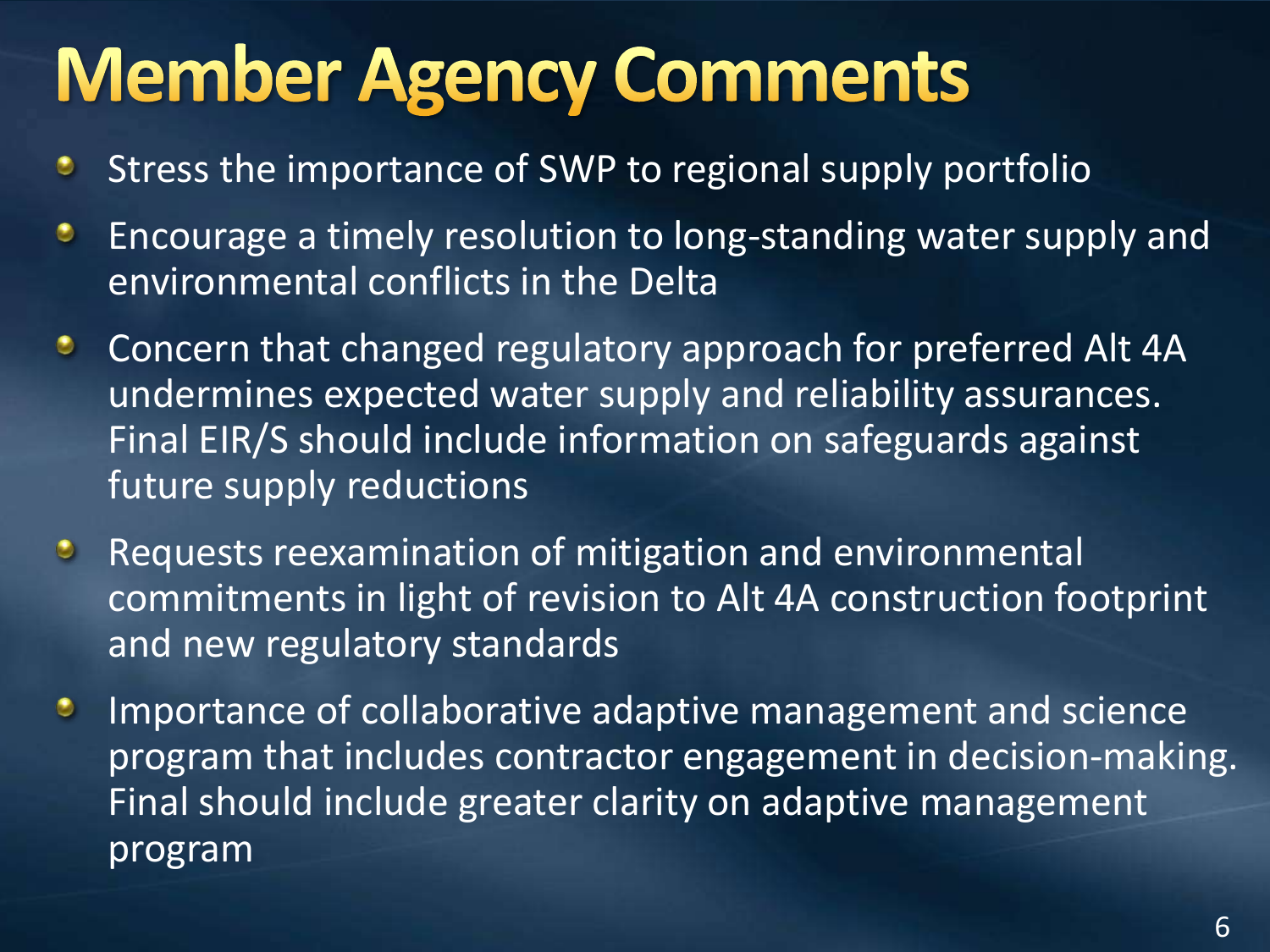# **Other Agency Comment Letters**

- Environmental Protection Agency ٠
- Delta Stewardship Council ٠
- Independent Science Board  $\bullet$
- Contra Costa Water District  $\bullet$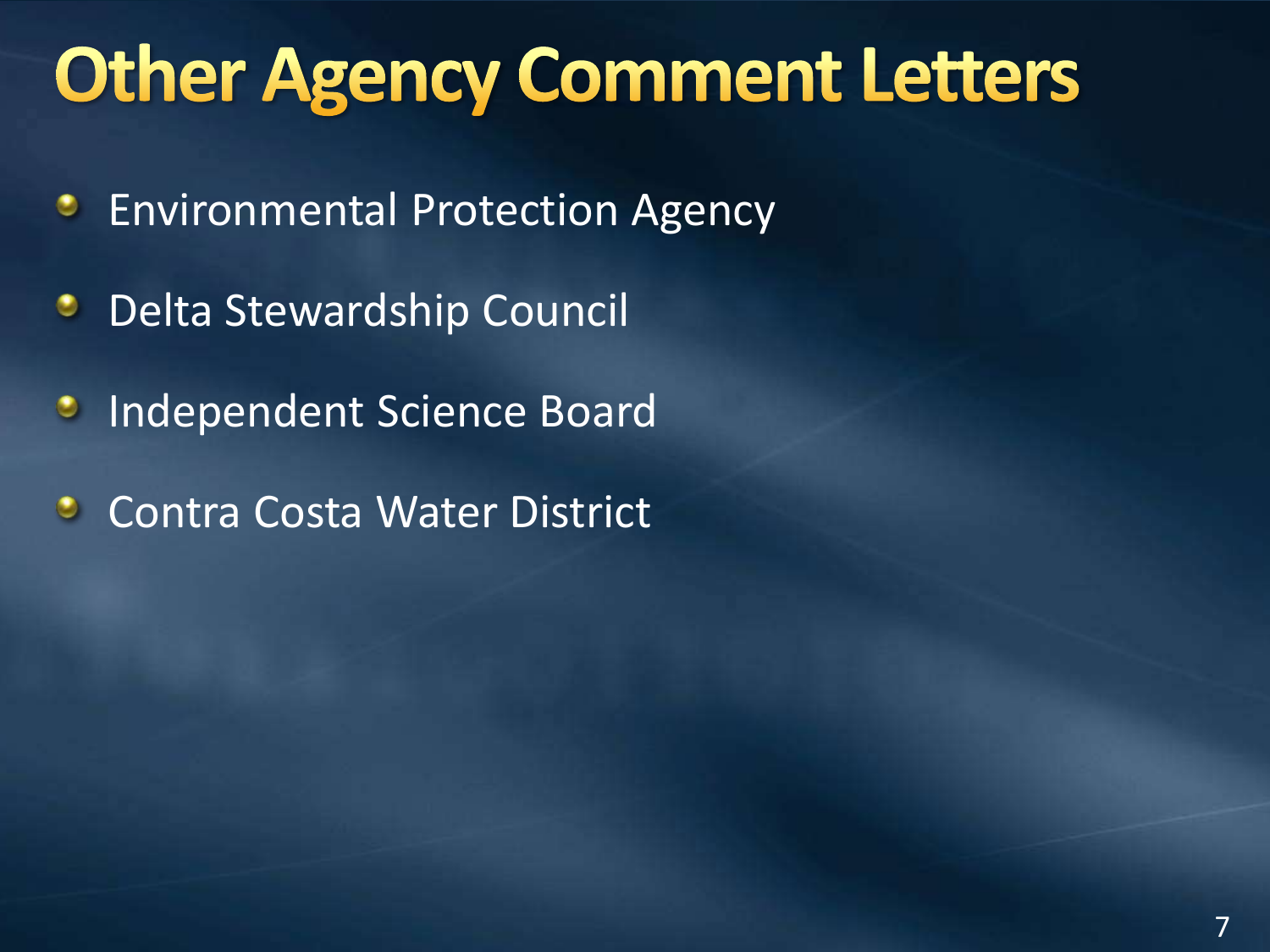# **Environmental Protection Agency**

- Acknowledges the California WaterFix flexible dualconveyance will provide reliable water supplies while reducing other stressors on sensitive fish species
- Expresses concern that DEIS may not reflect final ۰ operational criteria and information necessary to assess impacts to Delta flows
- **•** Scores DEIS a "3-Inadequate" but anticipates Final EIS will be adequate without the need for second SDEIS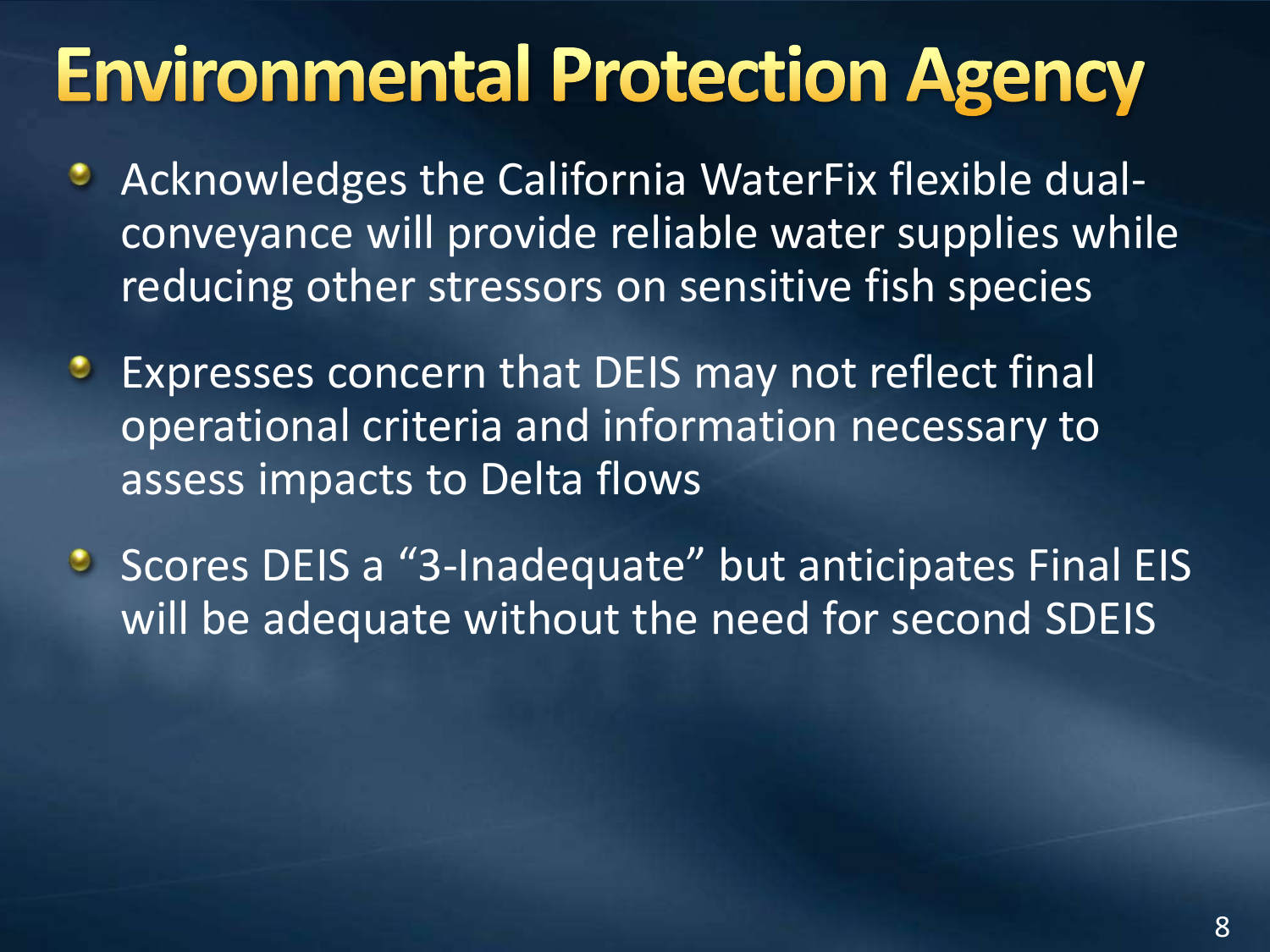# **Delta Stewardship Council**

- RDEIR/SDEIS addresses DSC comments on water ۰ quality, downstream impacts, impacts to Sandhill Crane
- **•** Final EIR/S should include details on actions and timelines in Adaptive Management program
- **•** Final EIR/S should reflect changes to operations criteria from Section 7 and other permit processes
- Requests greater detail on mitigation commitments  $\bullet$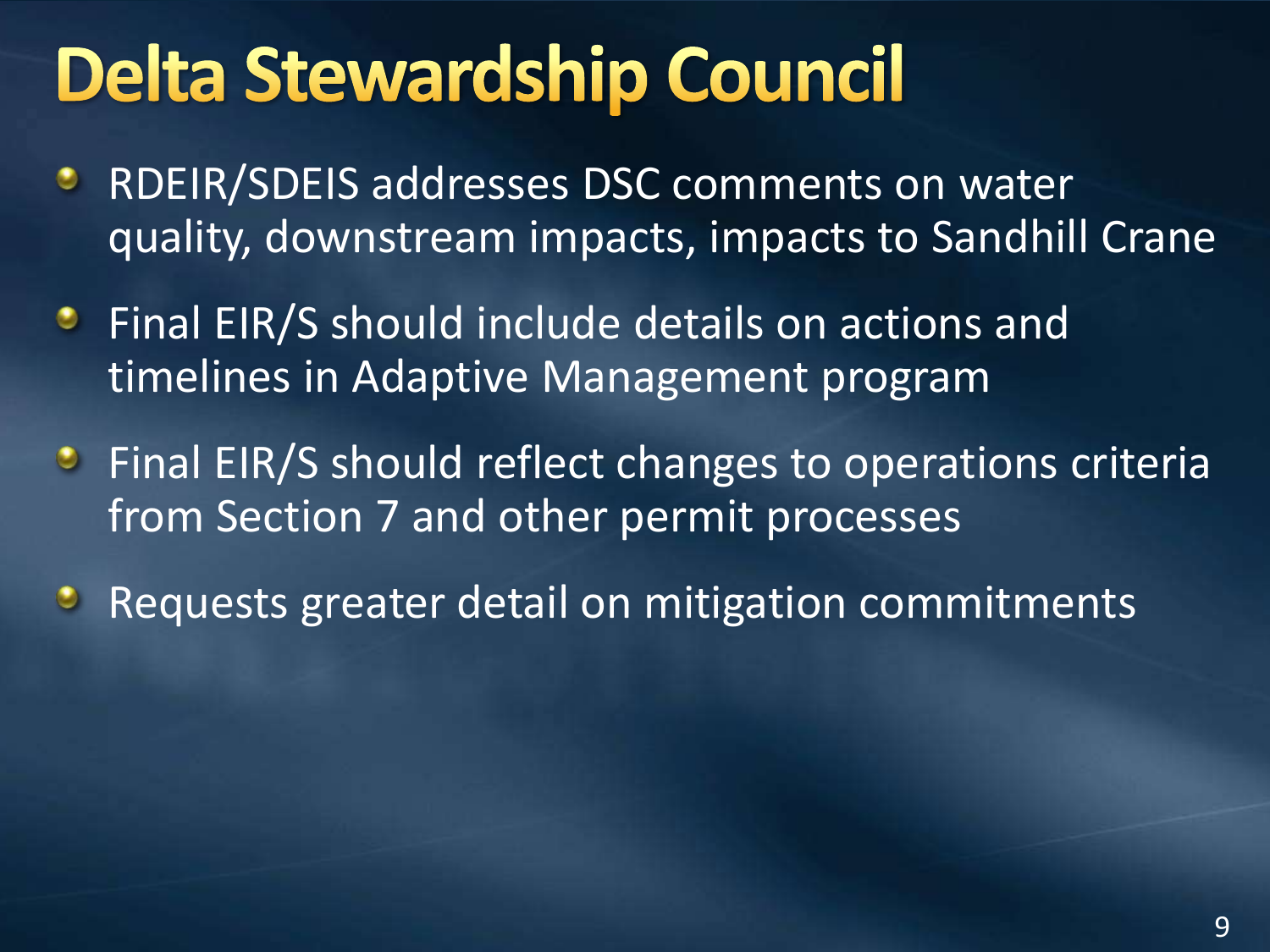# **Independent Science Board**

- Acknowledges progress reflected in RDEIR/SDEIS ٠
- Seeks clearer comparisons of environmental and ۰ economic costs/benefits of alternatives
- Request more discussion of climate change impacts on  $\bullet$ water demands and groundwater management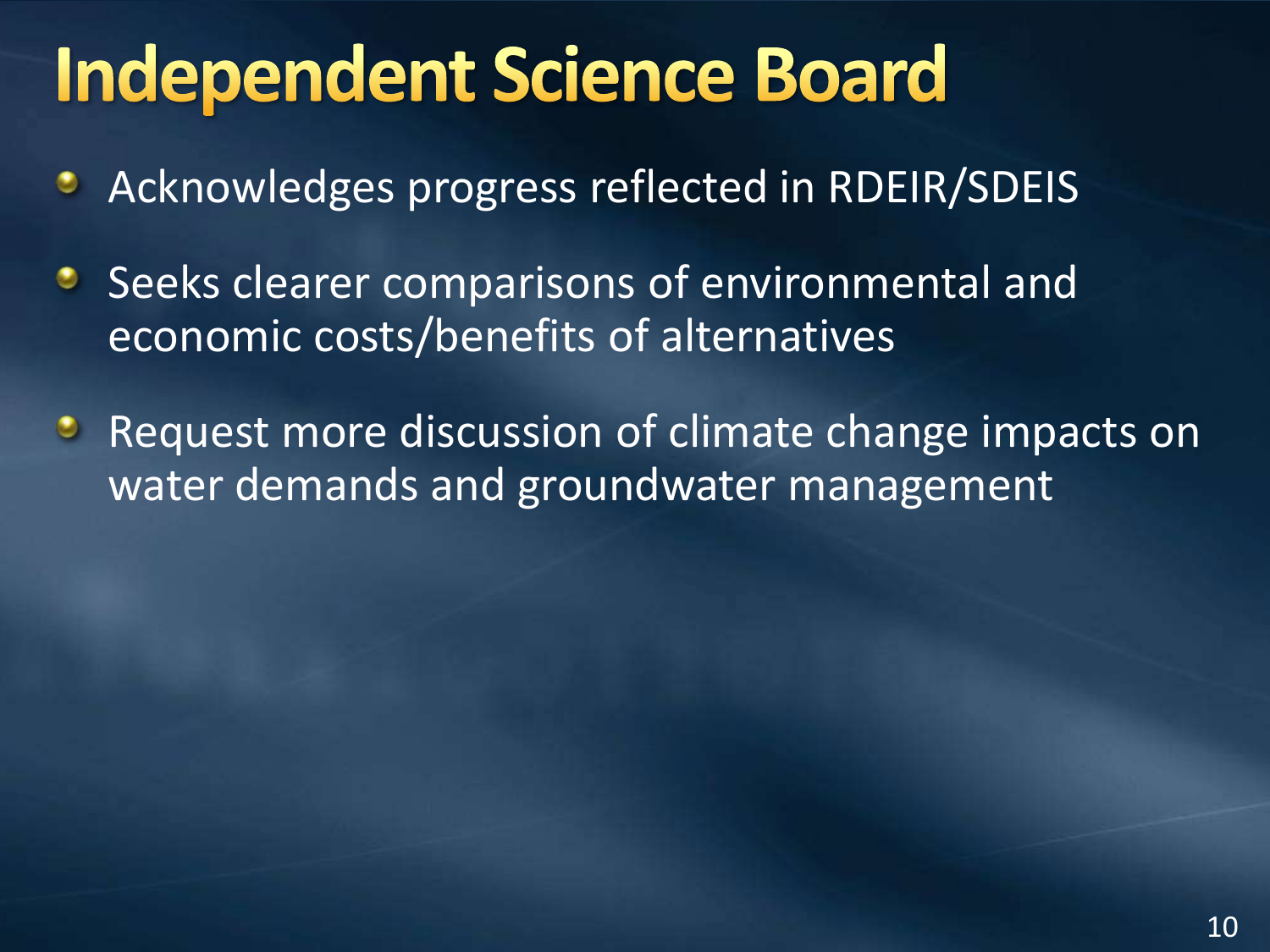## **Contra Costa Water District**

- Analyze how California WaterFix will be integrated ۰ with the statewide water supply system
- California WaterFix impacts should be analyzed ٠ separately from climate change and sea level rise beyond 2025
- **Revise water quality modeling and assess water** quality mitigation
- Reevaluate alternatives eliminated from detailed  $\bullet$ analysis because objectives no longer include HCP/NCCP